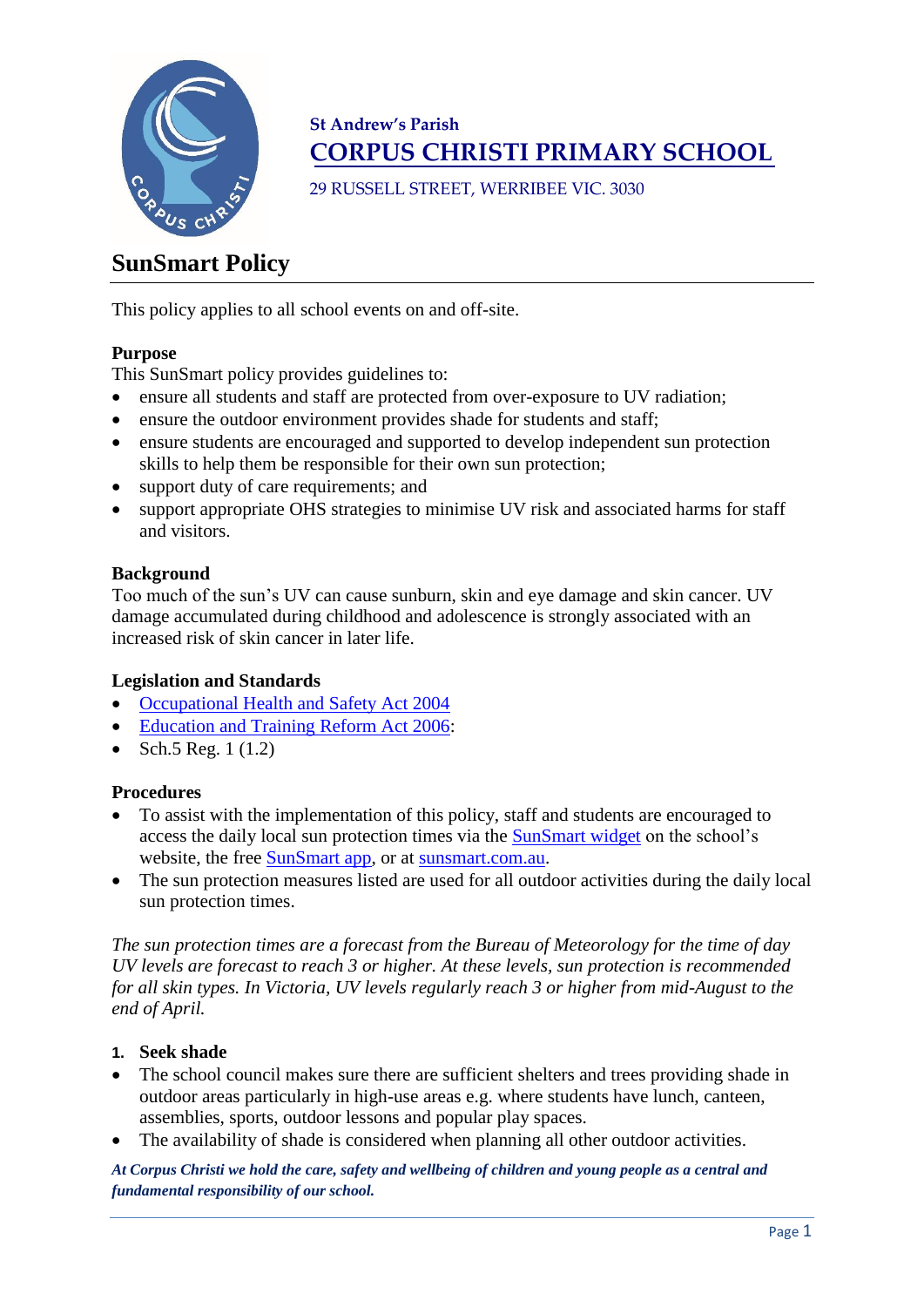- Students are encouraged to use available areas of shade when outside.
- Students who do not have appropriate hats or outdoor clothing are asked to play in the shade or a suitable area protected from the sun.
- In consultation with the school council, shade provision is considered in plans for future buildings and grounds.
- A shade assessment is conducted regularly to determine the current availability and quality of shade.

#### **2. Slip on sun protective clothing**

• Cool, loose-fitting, sun protective clothing made of densely woven fabric is included in our school uniform / dress code and sports uniform. It includes shirts with collars and elbow-length sleeves, longer dresses and shorts and rash vests or t-shirts for outdoor swimming.

#### **3. Slap on a hat**

• All students are required to wear hats that protect their face, neck and ears (legionnaire, broad-brimmed or bucket hat), whenever they are outside. Peak caps and visors are not considered a suitable alternative.

#### **4. Slop on sunscreen**

• Students must provide their own SPF30 (or higher) broad-spectrum, water-resistant sunscreen.

## **AND / OR**

The school supplies SPF30 (or higher) broad-spectrum, water-resistant sunscreen for staff and student's use.

- Sunscreen is applied in accordance with the manufacturer's directions (which state to apply at least 20 minutes before going outdoors and reapply every two hours, or more frequently if sweating or swimming).
- Strategies are in place to remind students to apply sunscreen before going outdoors (e.g. reminder notices).

# **5. Slide on sunglasses [if practical]**

• Where practical students are encouraged to wear close-fitting, wrap-around sunglasses that meet the Australian Standard 1067 (Sunglasses: Category 2, 3 or 4) and cover as much of the eye area as possible.

# **Learning and skills**

• Programs on sun protection are included in the curriculum for all year levels.

#### **Engaging children, educators, staff and families**

- SunSmart behaviour is regularly reinforced and promoted to the whole school community through newsletters, school website/intranet, staff and parent meetings, school assemblies, student and teacher activities and at student enrolment/new staff orientation.
- As part of OHS UV risk controls and role-modelling, staff, families and visitors:
	- wear a sun protective hat, covering clothing and, if practical, sunglasses;
		- apply sunscreen; and
		- seek shade whenever possible.

*At Corpus Christi we hold the care, safety and wellbeing of children and young people as a central and fundamental responsibility of our school.*